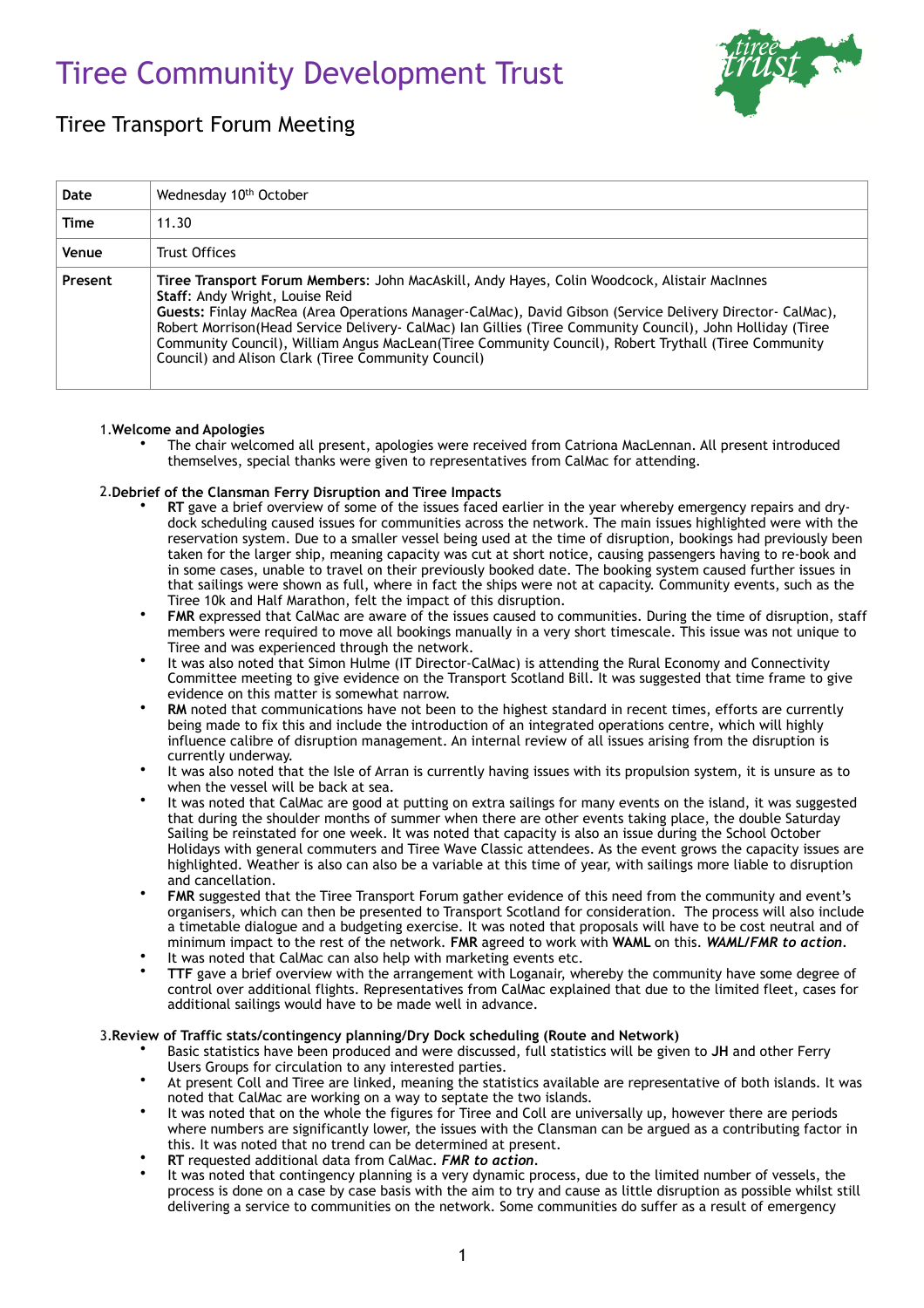# Tiree Community Development Trust



# Tiree Transport Forum Meeting

repairs or unplanned disruption, and to make these decisions many things are taken into considerations, such as the suitability of the vessel, location of the affected community and other transport links etc.

- The Dry-Dock schedule is usually done well in advance, however due to the Isle of Arran undertaking repairs, the schedule may have to be reassessed. It was noted that this will have no impact on the livestock sales on the island.
- It was clarified that a contingency planning exercise was done as a part of the tender process, however not on a vessel by vessel basis.

## **4.Review of Booking System and update on its upgrade**

- The issues faced at the beginning of the year have been recorded and will be used as evidence of need for a new system, which CalMac are currently investigating alongside Transport Scotland. It is hoped that a Bart system will be implemented, this type of system is much more intuitive than the current one and is used in the Aviation sector. Scottish Government and Transport Scotland are currently looking at Budget for this upgrade which is expected to cost £3m. Once purchased it is expected to take 2 years to fully integrate.
- A question was raised as to if there is anything that can be done in the mean time to make the system more informative e.g. inform people when there are issues etc.
- It was noted that the current system is very limited and changes can only be made to the website, the website is updated very regularly and any issues with the system will be put on as and when they occur.
- The community however, can make suggestions as to what the patches say, during the time of booking. Currently the notice is regarding campervans travelling to Tiree.
- There is no way of recording failed bookings at present, however it is hoped that the proposed new system will allow for this feature, or something similar.
- It was suggested that there was a timetable discrepancy in recent sailings by the Lord of the Isles, whereby the boat was arriving earlier than scheduled. It was confirmed this was due to good tides on this occasion.

#### **5.Ferry Replacement Update, and its effect on the existing fleet**

- There are two ferries currently being built, the delivery date of the new vessels is yet to be confirmed, however CalMac are ready to accept them when complete.
- It was noted that CalMac are not involved in the building of the vessels only the operation. It was noted that harbour updates will be required to allow the ferries to berth.

#### **6.Summer Sailings- Wednesday to Thursday**

- Clarification was given as to why the Barra sailing was moved from a Thursday to a Wednesday, it was confirmed that due to vessel deployment the only day the Clansman can travel to Barra is a Wednesday.
- It was suggested that the Tiree Community continue to put the request in, the future may hold new capacity which will allow for the request to be actioned.
- It was noted that freight vessels have been used in the past, however due to vessel requirements and high costs it is very difficult to find a suitable ship to carry out the requirements.
- A question was asked as to how issues are solved within conflicting community needs, for example, if Tiree and Coll were to request conflicting sailings, how would CalMac decide which option is favourable.
- It was noted that decisions are based on what resources CalMac have to offer, communities will be prioritised in terms of need, regardless of size and political influence. All decisions are fair and transparent.

#### **7.Update on Pier Upgrades**

- It was noted that the scheduled Pier Upgrades will cause a change to operation. A discussion will take place with CMAL to ascertain what the restrictions will be, and then CalMac will plan how to operate with the restrictions in place.
- It was noted that there will be a period where the link span will not be operational, meaning there will be no vehicle access on and off the island. It was suggested that freight could potentially be lifted on and off the vessel.
- The works are currently scheduled to take place in Spring 2020

#### **8.Changes to Pier Head, Ownership of Land at the Pier Head and Issues with Parking**

• It is unclear as to who the parking area at the Pier Head belongs to, CalMac agreed to discuss with CMAL at a future meeting. *CalMac to action.* 

#### **9.Review of how RET effects Tiree**

- RET is an issue for Hauliers in many islands, it was noted that a review was scheduled to take place for haulier pricing, but this is yet to be done.
- It was noted that CalMac do not set prices, they are decided through government policies.
- It was noted however that RET has boosted the economy of the islands, and has increased visitor numbers.